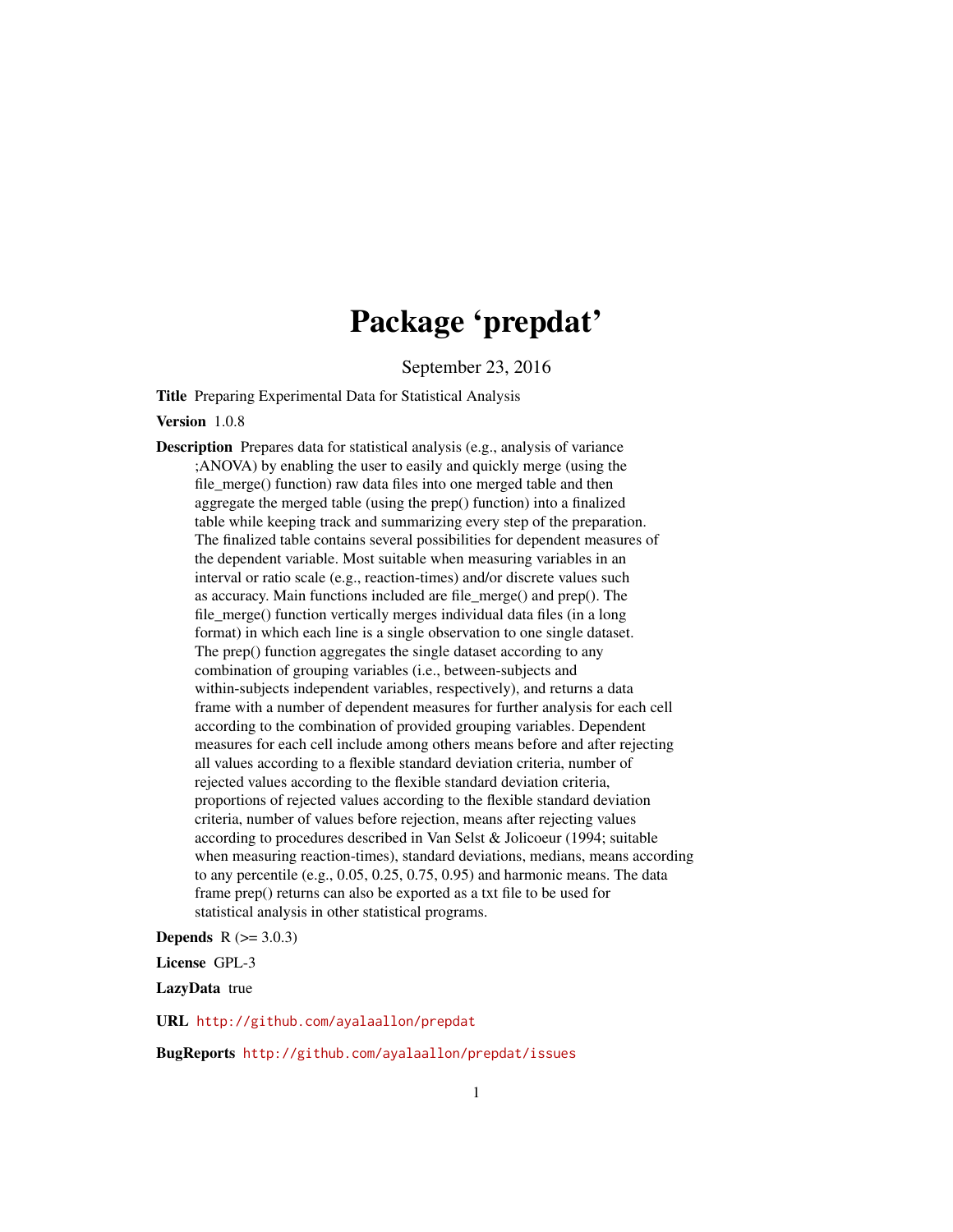#### <span id="page-1-0"></span>2 file\_merge

**Imports** dplyr  $(>= 0.4.2)$ , reshape2  $(>= 1.4.1)$ , psych $(>= 1.5.4)$ 

Suggests knitr, testthat

RoxygenNote 5.0.1

#### NeedsCompilation no

Author Ayala S. Allon [aut, cre], Roy Luria [aut], James Grange [ctb], Nachshon Meiran [ctb]

Maintainer Ayala S. Allon <ayalaallon@gmail.com>

Repository CRAN

Date/Publication 2016-09-23 11:22:48

## R topics documented:

| Index |  |
|-------|--|
|       |  |
|       |  |
|       |  |
|       |  |
|       |  |
|       |  |
|       |  |

file\_merge *Vertically Merge Files in a Directory into a Single Large Dataset*

#### **Description**

Vertically concatenates files containing data tables in a long format into a single large dataset. In order for the function to work, all files you wish to merge should be in the same format (either txt or csv). This function is very useful for concatenating raw data files of individual subjects in an experiment (in which each line corresponds to a single observation in the experiment) to one raw data file that includes all subjects.

#### Usage

file\_merge( folder\_path = NULL

, has\_header = TRUE

- , new\_header =  $c()$
- , raw\_file\_name = NULL
- , raw\_file\_extension = NULL
- , file\_name = "dataset.txt"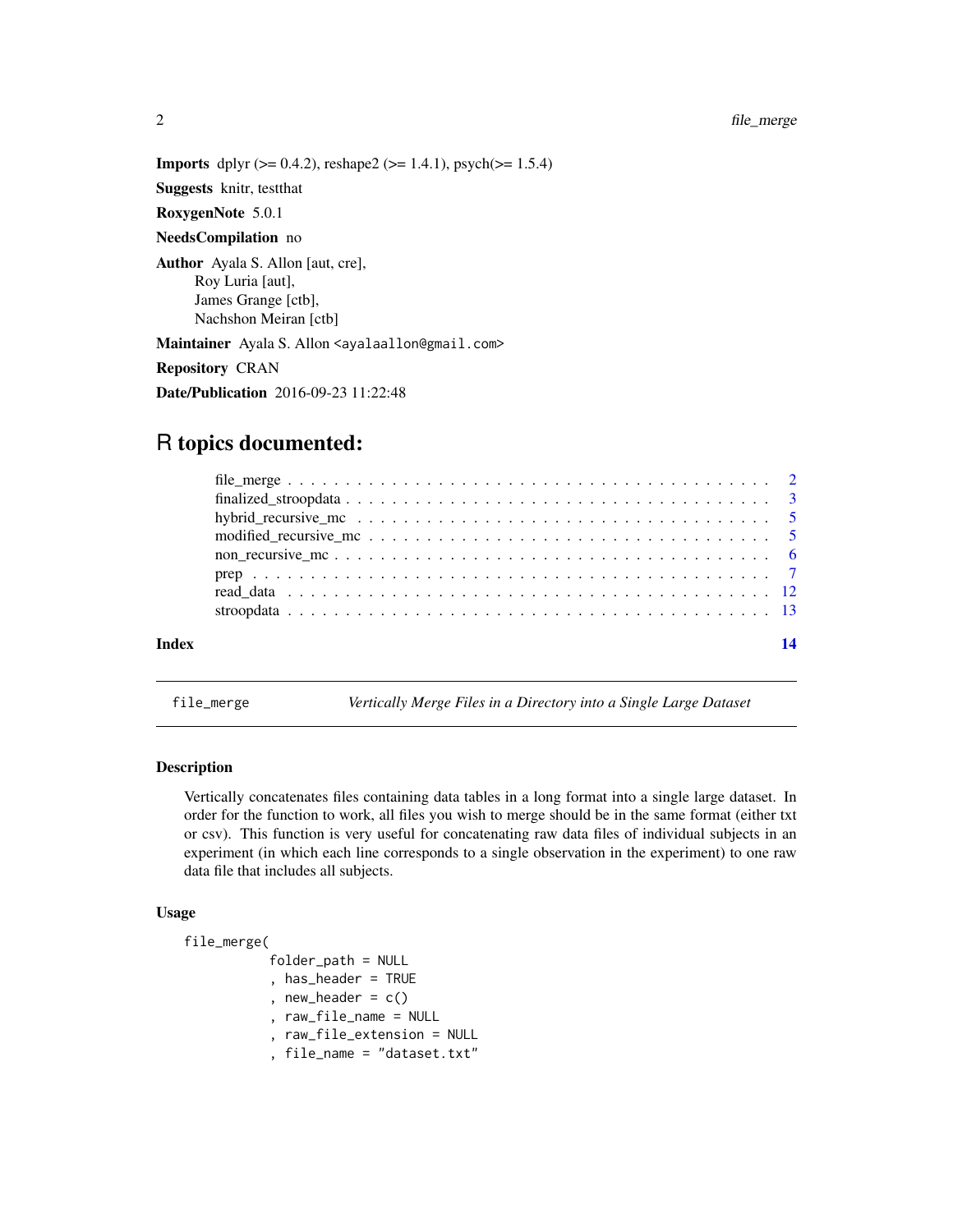<span id="page-2-0"></span>, save\_table = TRUE , dir\_save\_table = NULL , notification = TRUE  $\lambda$ 

#### Arguments

| folder_path        | A string with the path of the folder in which files to be merged are searched.<br>Search is recursive (i.e., can search also in subdirectories). folder_path must<br>be provided. Default is NULL.          |  |
|--------------------|-------------------------------------------------------------------------------------------------------------------------------------------------------------------------------------------------------------|--|
| has_header         | Logical. If TRUE, the function takes the first line of the first file found as the<br>header of the merged table. Default is TRUE.                                                                          |  |
| new_header         | String vector with names for columns of the merged table. Default is c(). If<br>used, new_header should be the same length as the number of columns in the<br>merged table.                                 |  |
| raw_file_name      | A string with the name of the files to be searched and then merged. File exten-<br>sion should NOT be included here (see raw_file_extension). raw_file_name<br>must be provided. Default is NULL.           |  |
| raw_file_extension |                                                                                                                                                                                                             |  |
|                    | A string with the format of the files (i.e., csv or txt) to be merged. raw_file_extension<br>must be provided. Default is NULL.                                                                             |  |
| file_name          | A string with the name of the file of the merged table the function creates in case<br>save_table is TRUE. Extension of the the file can be txt or csy and should be<br>included. Default is "dataset.txt". |  |
| save_table         | Logical. If TRUE, saves the merged table. Default is TRUE.                                                                                                                                                  |  |
| dir_save_table     | A string with the path of the folder in which the merged table is saved in case<br>save_table is TRUE. Default is the path provided in folder_path.                                                         |  |
| notification       | Logical. If TRUE, prints messages about the progress of the function. Default is<br>TRUE.                                                                                                                   |  |
|                    |                                                                                                                                                                                                             |  |

#### Value

The merged table

finalized\_stroopdata *Finalized Table* prepdat::prep() *returns for* stroopdata *According to the Example in* prepdat::prep()*.*

#### Description

A data frame containing dependent measures prep for each id calculated according to grouping variables: block and target\_type. prep() aggregates the columns for the dependent measures by first dividing them to the levels of the first independent variable in wthin vars, and then within each level prep() divides the columns according to the next variable in within\_vars and so forth. Thus, for each dependent measure in this example there are four columns according to the order they where entered in within\_vars argument in prep. For this data frame this argument was within\_vars = c("block", "target\_type").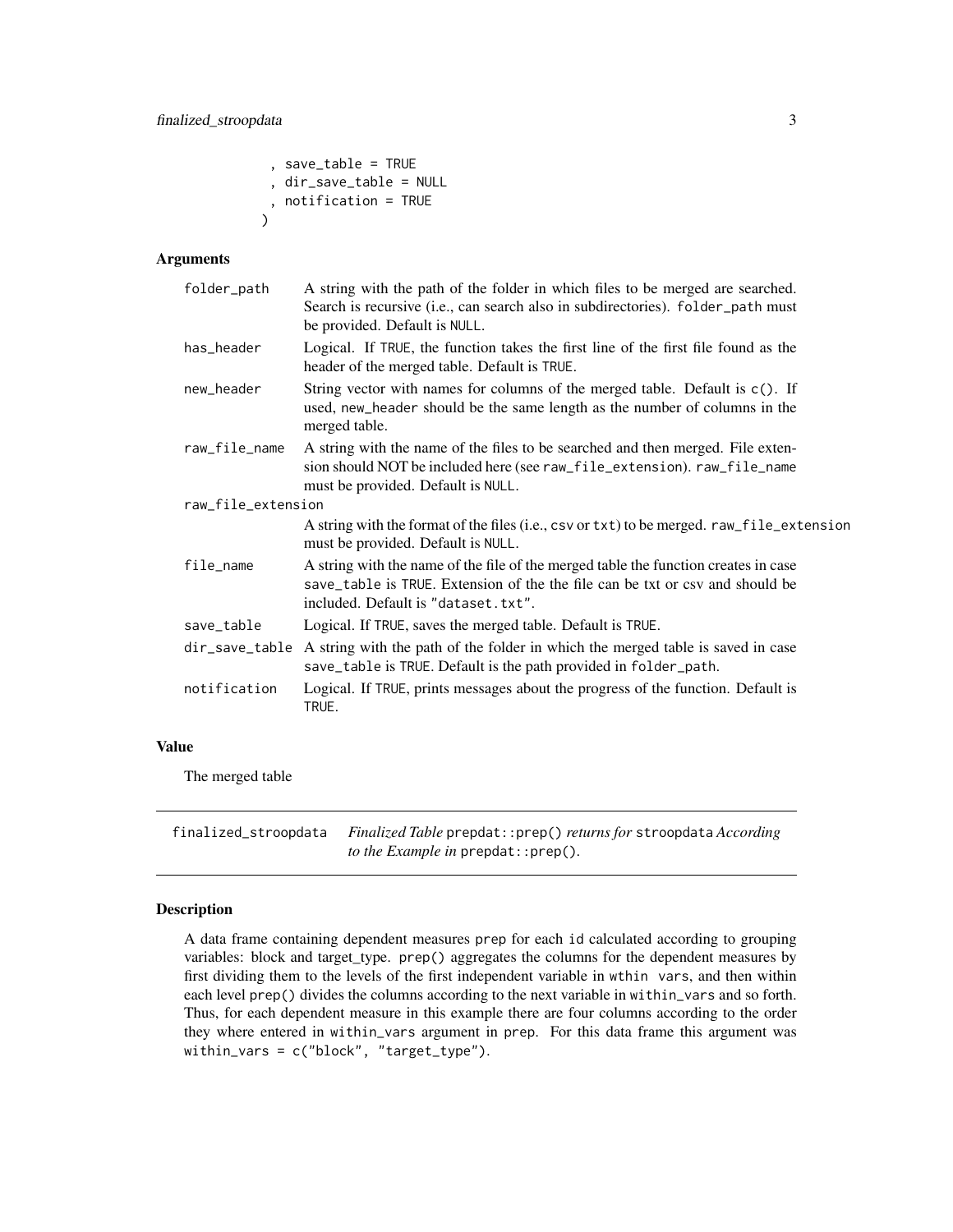#### Usage

data(finalized\_stroopdata)

#### Format

A data frame with 15 rows and 98 columns.

#### Details

The complete list of names of the dependent measures is:

mdvc: mean dvc.

sdvc: SD for dvc.

meddvc: median dvc.

tdvc: mean dvc after rejecting observations above standard deviation criteria specified in sd\_criterion.

ntr: number of observations rejected for each standard deviation criterion specified in sd\_criterion.

ndvc: number of observations before rejection.

ptr: proportion of observations rejected for each standard deviation criterion specified in sd\_criterion. rminv: harmonic mean of dvc.

prt: dvc according to each of the percentiles specified in percentiles.

mdvd: mean dvd.

merr: mean error.

nrmc: mean dvc according to non-recursive procedure with moving criterion.

nnrmc: number of observations rejected for dvc according to non-recursive procedure with moving criterion.

pnrmc: percent of observations rejected for dvc according to non-recursive procedure with moving criterion.

tnrmc: total number of observations upon which the non-recursive procedure with moving criterion was applied.

mrmc: mean dvc according to modified-recursive procedure with moving criterion.

nmrmc: number of observations rejected for dvc according to modified-recursive procedure with moving criterion.

pmrmc: percent of observations rejected for dvc according to modified-recursive procedure with moving criterion.

tmrmc: total number of observations upon which the modified-recursive procedure with moving criterion was applied.

hrmc: mean dvc according to hybrid-recursive procedure with moving criterion.

nhrmc: number of observations rejected for dvc according to hybrid-recursive procedure with moving criterion.

thrmc: total number of observations upon which the hybrid-recursive procedure with moving criterion was applied.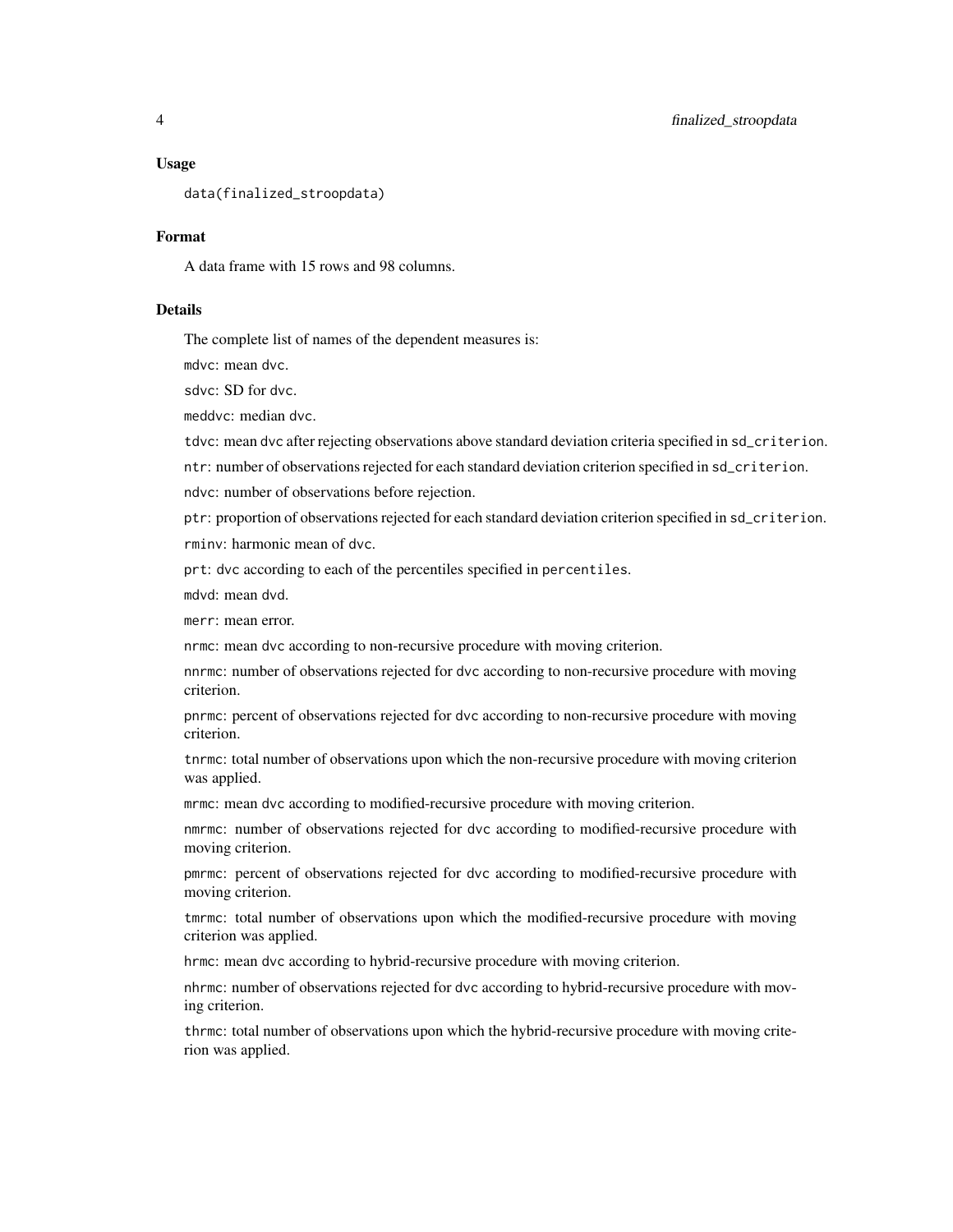#### <span id="page-4-0"></span>hybrid\_recursive\_mc 5

#### Examples

```
data(finalized_stroopdata)
head(finalized_stroopdata)
```
hybrid\_recursive\_mc *Hybrid-recursive Outlier Removal Procedure with Moving Criterion*

#### Description

Hybrid-recursive outlier removal procedure with moving criterion according to Van Selst & Jolicoeur (1994).

#### Usage

```
hybrid_recursive_mc(exp_cell)
```
#### Arguments

exp\_cell Numeric vector on which the outlier removal method takes place. If experimental cell has 4 trials or less it will result in NA.

#### Value

A vector with the mean of exp\_cell after removing outliers, percent of trials removed, and total number of trials in exp\_cell before outlier removal.

#### References

Grange, J.A. (2015). trimr: An implementation of common response time trimming methods. R Package Version 1.0.0. <https://cran.r-project.org/package=trimr>

Van Selst, M., & Jolicoeur, P. (1994). A solution to the effect of sample size on outlier elimination. *The quarterly journal of experimental psychology, 47*(3), 631-650.

modified\_recursive\_mc *Modified-recursive Outlier Removal Procedure with Moving Criterion*

#### Description

Modified-recursive outlier removal procedure with moving criterion according to Van Selst & Jolicoeur (1994).

#### Usage

modified\_recursive\_mc(exp\_cell)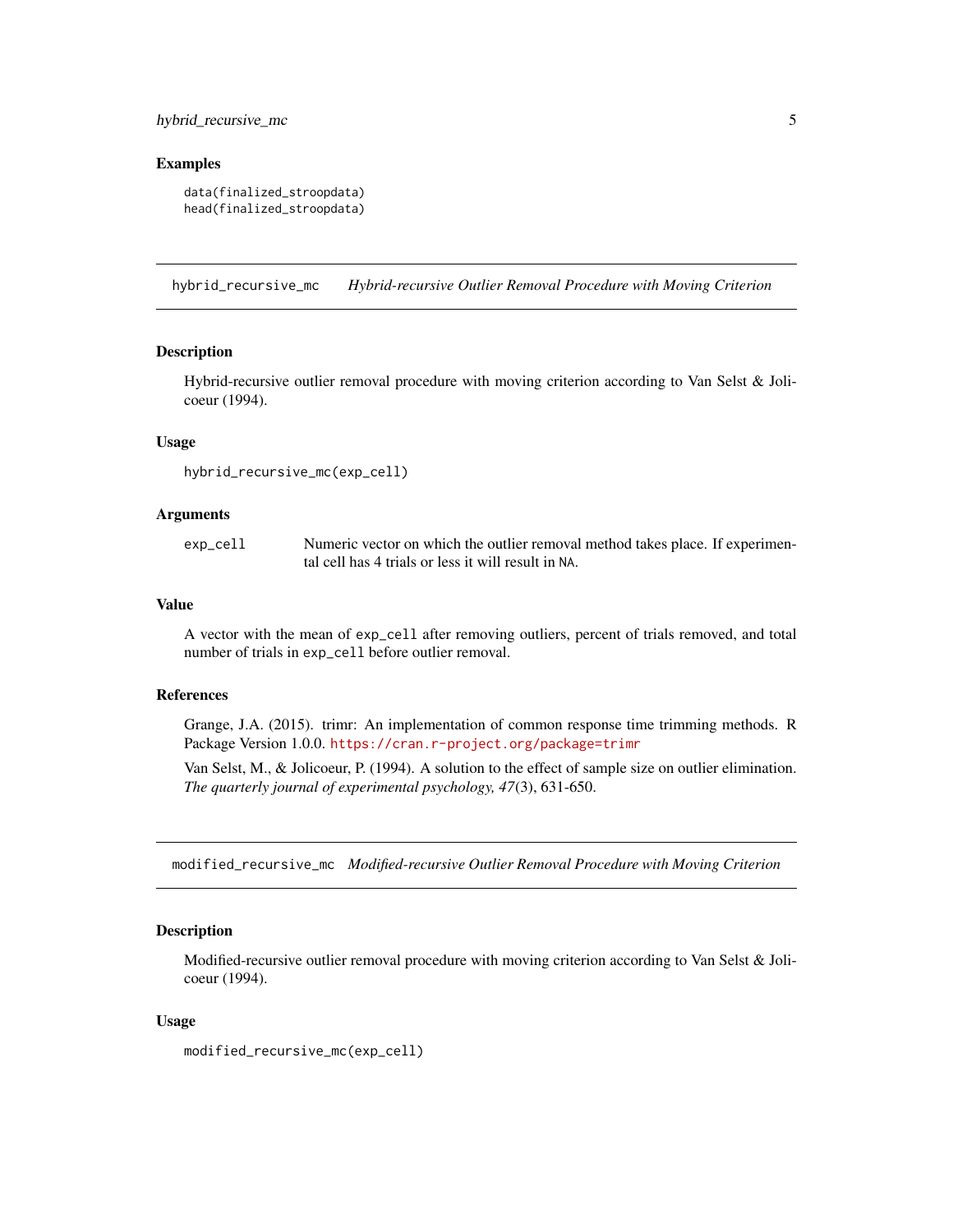#### <span id="page-5-0"></span>Arguments

| exp_cell | Numeric vector on which the outlier removal method takes place. If experimen- |
|----------|-------------------------------------------------------------------------------|
|          | tal cell has 4 trials or less it will result in NA.                           |

#### Value

A vector with the mean of exp\_cell after removing outliers, percent of trials removed, number of trials removed in the procedure,and total number of trials in exp\_cell before outlier removal.

#### References

Grange, J.A. (2015). trimr: An implementation of common response time trimming methods. R Package Version 1.0.0. <https://cran.r-project.org/package=trimr>

Van Selst, M., & Jolicoeur, P. (1994). A solution to the effect of sample size on outlier elimination. *The quarterly journal of experimental psychology, 47*(3), 631-650.

non\_recursive\_mc *Non-recursive Outlier Removal Procedure with Moving Criterion*

#### **Description**

Non-recursive outlier removal procedure with moving criterion according to Van Selst & Jolicoeur (1994).

#### Usage

```
non_recursive_mc(exp_cell)
```
#### Arguments

exp\_cell Numeric vector on which the outlier removal method takes place. If experimental cell has 4 trials or less it will result in NA.

#### Value

A vector with the mean of exp\_cell after removing outliers, percent of trials removed, number of trials removed in the procedure,and total number of trials in exp\_cell before outlier removal.

#### References

Grange, J.A. (2015). trimr: An implementation of common response time trimming methods. R Package Version 1.0.0. <https://cran.r-project.org/package=trimr>

Van Selst, M., & Jolicoeur, P. (1994). A solution to the effect of sample size on outlier elimination. *The quarterly journal of experimental psychology, 47*(3), 631-650.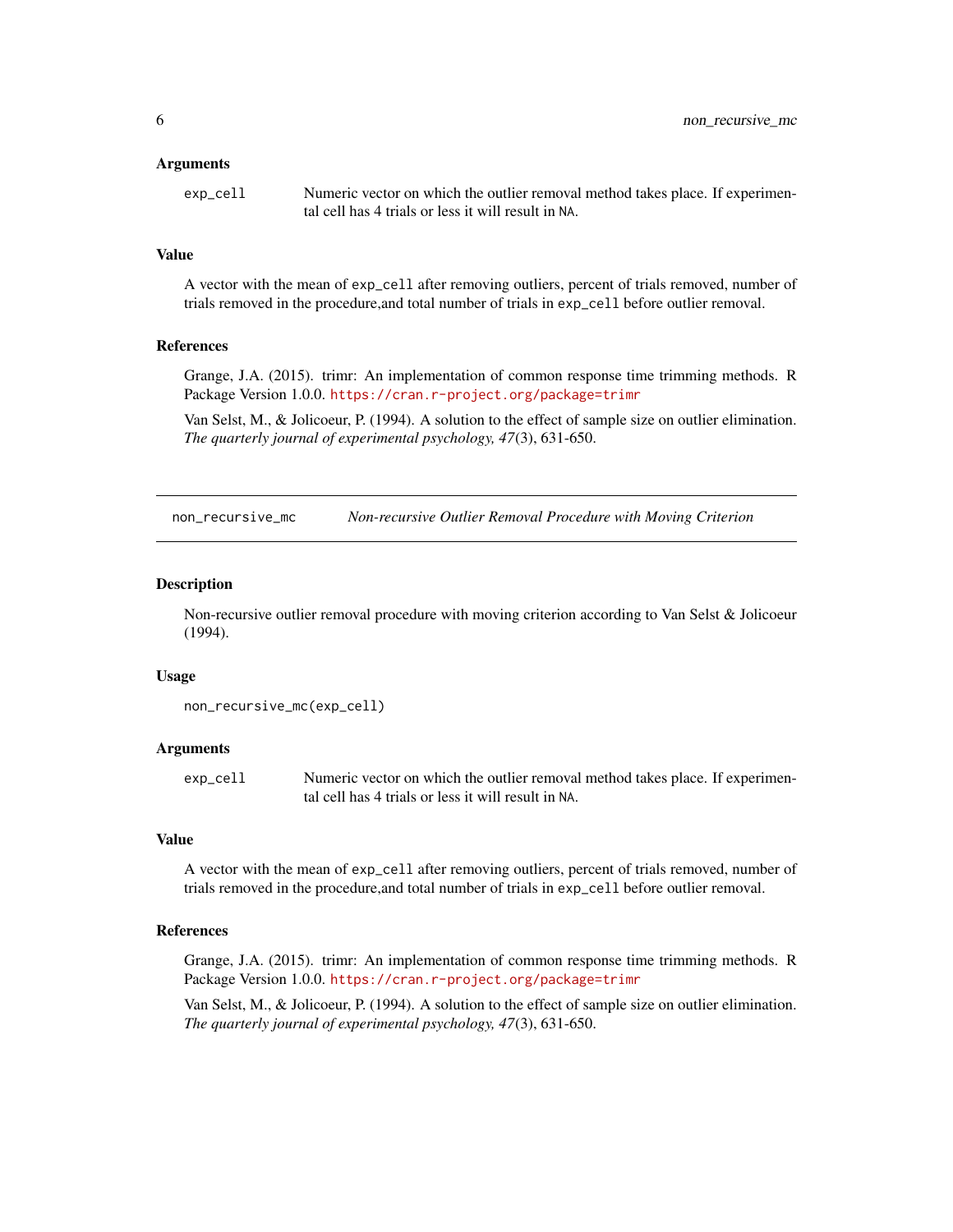<span id="page-6-0"></span>prep *Creates One Finalized Table Ready for Statistical Analysis*

#### Description

prep() aggregates a single dataset in a long format according to any number of grouping variables. This makes prep() suitable for aggregating data from various types of experimental designs such as between-subjects, within-subjects (i.e., repeated measures), and mixed designs (i.e., experimental designs that include both between- and within- subjects independent variables). prep() returns a data frame with a number of dependent measures for further analysis for each aggregated cell (i.e., experimental cell) according to the provided grouping variables (i.e., independent variables). Dependent measures for each experimental cell include among others means before and after rejecting observations according to a flexible standard deviation criteria, number of rejected observations according to the flexible standard deviation criteria, proportions of rejected observations according to the flexible standard deviation criteria, number of observations before rejection, means after rejecting observations according to procedures described in Van Selst & Jolicoeur (1994; suitable when measuring reaction-times), standard deviations, medians, means according to any percentile (e.g., 0.05, 0.25, 0.75, 0.95) and harmonic means. The data frame prep() returns can also be exported as a txt or csv file to be used for statistical analysis in other statistical programs.

#### Usage

```
prep(
   dataset = NULL, file_name = NULL
   , file_path = NULL
     id = NULLwithin_vars = c(), between_vars = c()dvc = NULLdvd = NULLkeep\_trials = NULLdrop\_vars = c(), keep_trials_dvc = NULL
   , keep_trials_dvd = NULL
   , id_properties = c()sd\_criterion = c(1, 1.5, 2)percentiles = c(0.05, 0.25, 0.75, 0.95), outlier_removal = NULL
     , keep_trials_outlier = NULL
     , decimal_places = 4
     , notification = TRUE
    dm = c()save\_results = TRUE, results_name = "results.txt"
     , results_path = NULL
    , save_summary = TRUE
```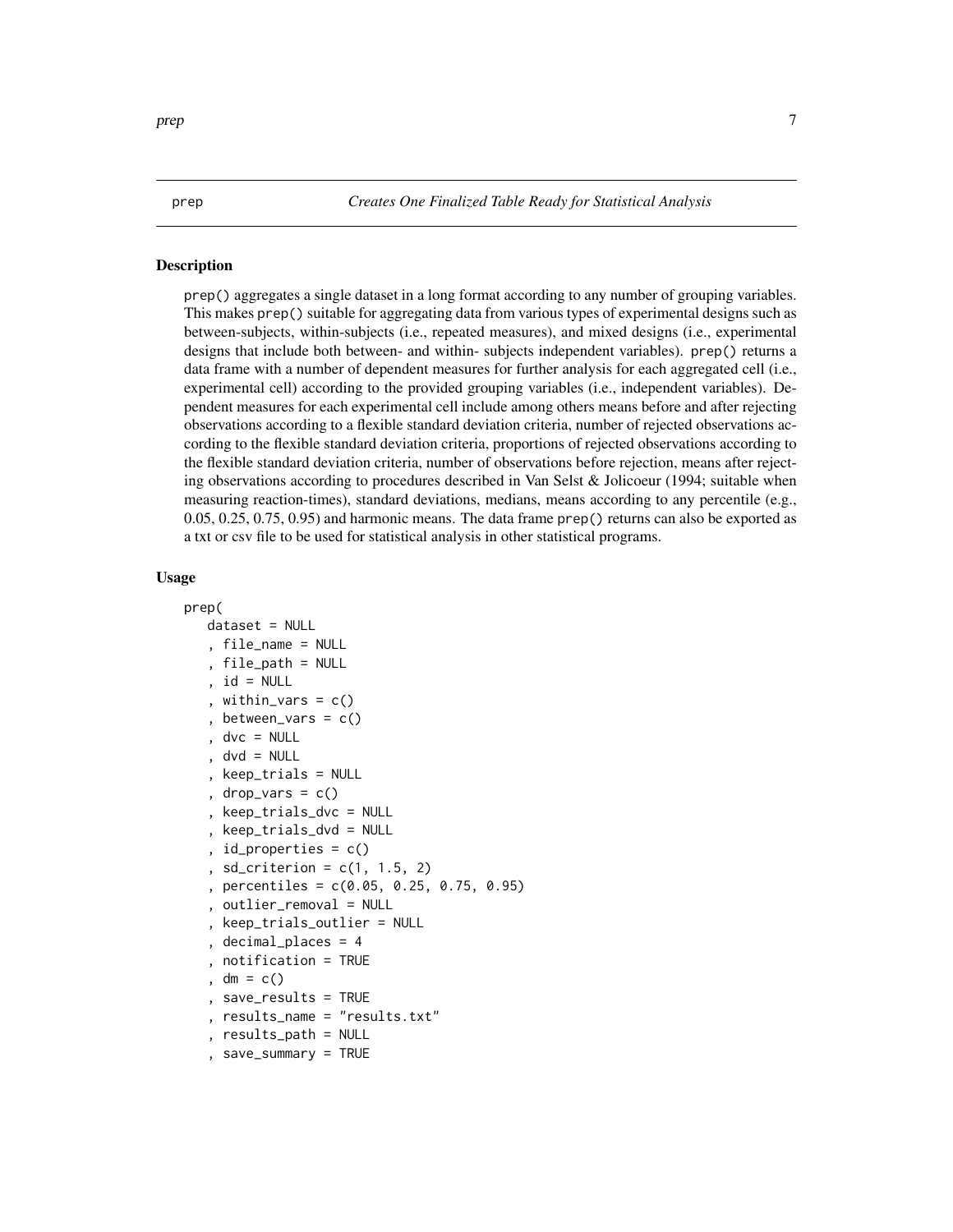## Arguments

 $\overline{\phantom{a}}$ 

| dataset      | Name of the data frame in R that contains the long format table after merging the<br>individual data files using file_merge(). Either dataset or file_name must<br>be provided. Default is NULL.                                                                                                                                                                                                                                                                                                                                                                                                                                                                                                                                                                                                                                                   |
|--------------|----------------------------------------------------------------------------------------------------------------------------------------------------------------------------------------------------------------------------------------------------------------------------------------------------------------------------------------------------------------------------------------------------------------------------------------------------------------------------------------------------------------------------------------------------------------------------------------------------------------------------------------------------------------------------------------------------------------------------------------------------------------------------------------------------------------------------------------------------|
| file_name    | A string with the name of a txt or csv file (including the file extension, e.g.<br>"my_data.txt") with the merged table in case the user already merged the in-<br>dividual data files. Either dataset or file_name must be provided. Default is<br>NULL.                                                                                                                                                                                                                                                                                                                                                                                                                                                                                                                                                                                          |
| file_path    | A string with the path of the folder in which file_name is located. If file_name<br>was used, then file_path must be provided. Default is NULL.                                                                                                                                                                                                                                                                                                                                                                                                                                                                                                                                                                                                                                                                                                    |
| id           | A string with the name of the column in file_name or in dataset that contains<br>the variable specifying the case identifier (i.e., the variable upon which the mea-<br>surement took place; e.g., "subject_number"). This should be a unique value<br>per case. Values in this column must be numeric. Argument must be provided.<br>Default is NULL.                                                                                                                                                                                                                                                                                                                                                                                                                                                                                             |
| within_vars  | String vector with names of grouping variables in file_name or in dataset that<br>contain independent variables manipulated (or observed) within-ids (i.e., within-<br>subjects, repeated measures). Single or multiple values must be specified as a<br>string (e.g., c("SOA", "condition")) according to the hierarchical order you<br>wish. Note that the order of the names in within_vars() is important because<br>prep() aggregates the data for the dependent measures by first dividing them<br>to the levels of the first grouping variable in witin_vars(), and then within<br>each of those levels prep() divides the data according to the next variable in<br>within_vars() and so forth. Values in these columns must be numeric. Either<br>within_vars or between_vars (or both) arguments must be provided. Default<br>is $c()$ . |
| between_vars | String vector with names of grouping variables in file_name or in dataset<br>that contain independent variables manipulated (or observed) between-ids (i.e.,<br>between-subjects). Single or multiple values must be specified as a string (e.g.,<br>c("order")). Order of the names in between_vars() does not matter. Values<br>in this column must be numeric. Either between_vars or within_vars (or<br>both) arguments must be provided. Default is c().                                                                                                                                                                                                                                                                                                                                                                                      |
| dvc          | A string with the name of the column in file_name or in dataset that contains<br>the dependent variable (e.g., "rt" for reaction-time as a dependent variable). Val-<br>ues in this column must be in an interval or ratio scale. Either dvc or dvd (or<br>both) arguments must be provided. Default is NULL.                                                                                                                                                                                                                                                                                                                                                                                                                                                                                                                                      |
| dvd          | A string with the name of the column in file_name or in dataset that contains<br>the dependent variable (e.g., "ac" for accuracy as a dependent variable). Values<br>in this column must be numeric and discrete (e.g., 0 and 1). Either dvc or dvd<br>(or both) arguments must be provided. Default is NULL.                                                                                                                                                                                                                                                                                                                                                                                                                                                                                                                                      |
| keep_trials  | A string. Allows deleting unnecessary observations and keeping necessary ob-<br>servations in file_name or in dataset according to logical conditions specified<br>as a string. For example, if the dataset contains practice trials for each subject,                                                                                                                                                                                                                                                                                                                                                                                                                                                                                                                                                                                             |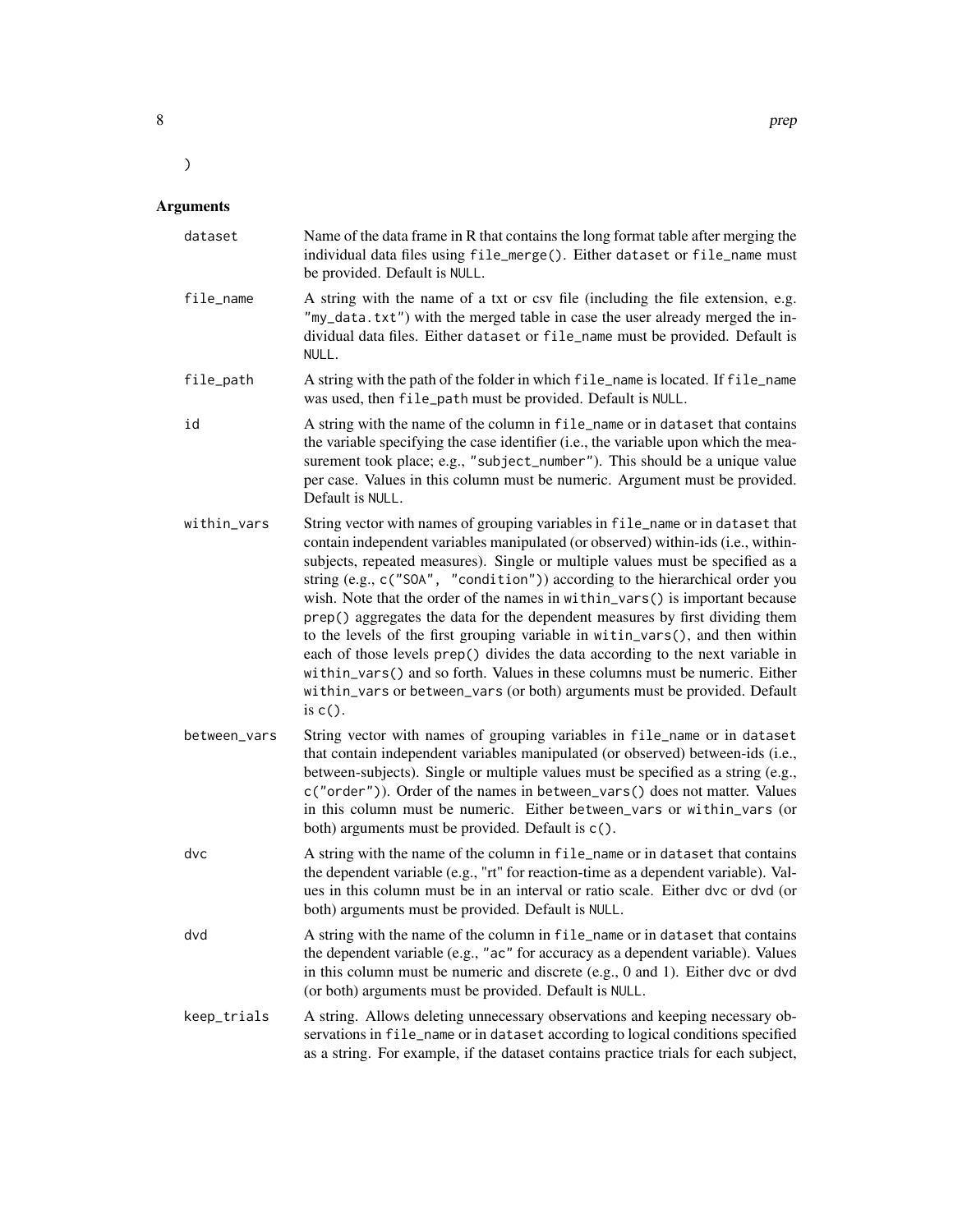<span id="page-8-0"></span>these trials should not be included in the aggregation. The user should remove these trials by specifying how they were coded in the raw data (i.e., data before aggregation). For example, if practice trials are the ones for which the "block" column in the raw data tables equals to zero, the keep\_trials argument should be "raw\_data\$block !== 0". raw\_data is the internal object in prep() representing the merged table. All logical conditions in keep\_trials should be put in the same string and be concatenated by & or |. Logical conditions for this argument can relate to different columns in the merged table. Note that all further arguments of prep() will relate to the remaining observations in the merged table. Default is NULL.

drop\_vars String vector with names of columns to delete in file\_name or in dataset. Single or multiple values must be specified as a string (e.g., c("font\_size")). Order of the names in drop\_vars does not matter. Note that all further arguments of prep() will relate to the remaining variables in the merged table. Default is  $c()$ .

keep\_trials\_dvc

A string. Allows deleting unnecessary observations and keeping necessary observations in file\_name or in dataset for calculations and aggregation of the dependent variable in dvc according to logical conditions specified as a string. Logical conditions should be specified as a string as in the keep\_trials argument (e.g., "raw\_data\$rt > 100 & raw\_data\$rt < 3000 & raw\_dada\$ac == 1"). All dependent measures for dvc except for those specified in outlier\_removal will be calculated on the remaining observations. Defalut is NULL.

keep\_trials\_dvd

A string. Allows deleting unnecessary observations and keeping necessary observations in file\_name or in dataset for calculations and aggregation of the dependent variable in dvd according to logical conditions specified as a string. Logical conditions should be specified as a string as in the keep\_trials argument (e.g., raw\_data\$rt > 100 & raw\_data\$rt < 3000). All dependent measures for dvd (i.e., "mdvd" and "merr") will be calculated on the remaining observations. Default is NULL.

- id\_properties String vector with names of columns in dataset or in file\_name that describe the ids (e.g., subjects) in the data and were not manipulated within-or betweenids. For example, in case the user logged for each observation and for each id in an experiment also the age and the gender of the subject, this argument will be c("age", "gender"). Order of the names in id\_properties does not matter. Single or multiple values must be specified as a string. Values in these columns must be numeric. Default is c().
- sd\_criterion Numeric vector specifying a number of standard deviation criteria for which prep() will calculate the mean dvc for each cell in the finalized table after rejecting observations that did not meet the criterion (e.g., rejecting observations that were more than 2 standard deviations above or below the mean of that cell). Values in this vector must be numeric. Default is  $c(1, 1.5, 2)$ .
- percentiles Numeric vector containing wanted percentiles for dvc. Values in this vector must be decimal numbers between 0 to 1. Percentiles are calculated according to type = 7 (see [quantile](#page-0-0) for more information). Default is  $c(0.05, 0.25, 0.75, 0.95)$ .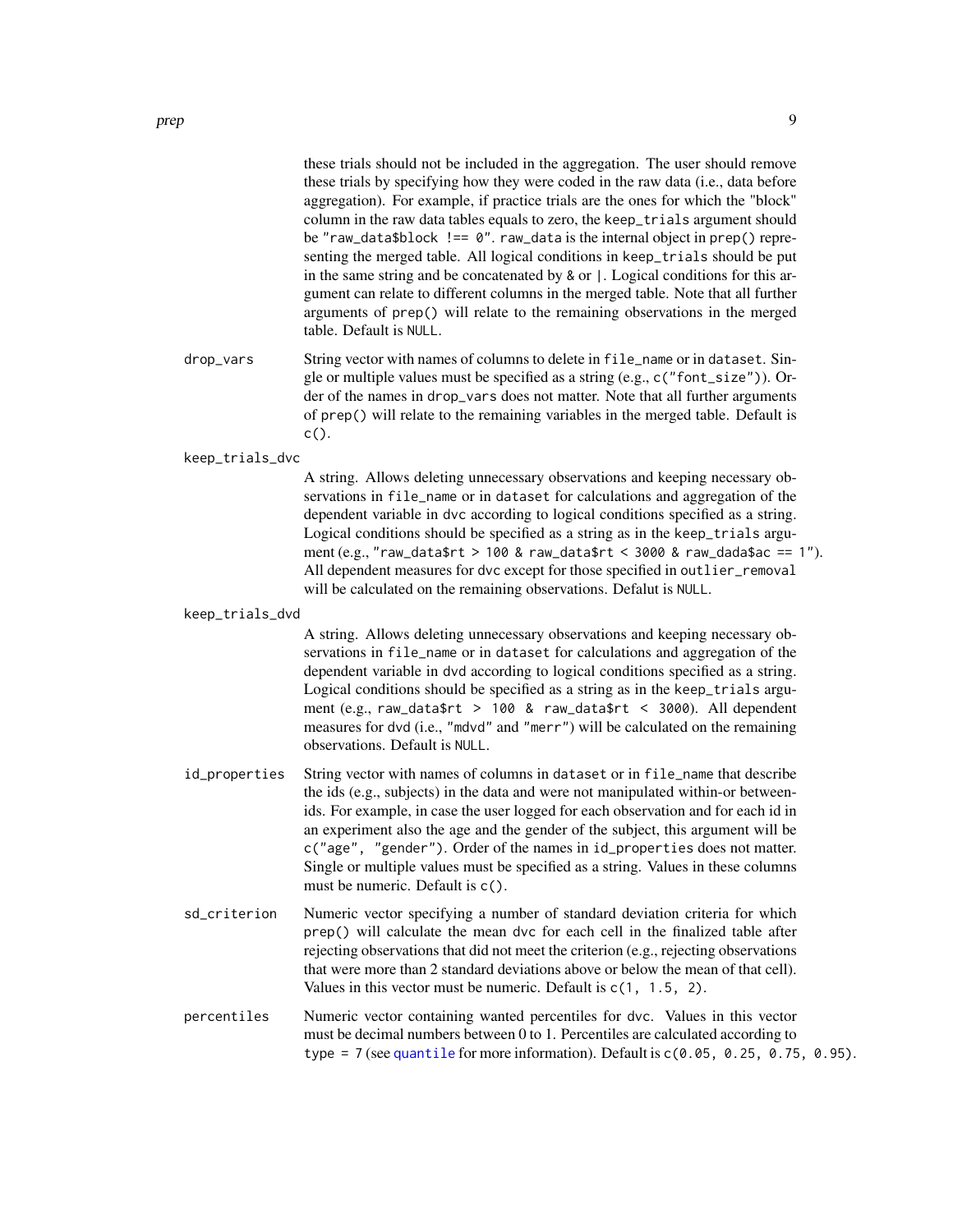| outlier removal     | Numeric. Specifies which outlier removal procedure with moving criterion to<br>calculate for dvc according to procedures described by Van Selst & Jolicoeur<br>(1994). If 1 then non-recursive procedure is calculated, if 2 then modified recur-<br>sive procedure is calculated, if 3 then hybrid recursive procedure is calculated.<br>Moving criterion is according to Table 4 in Van Selst & Jolicoeur (1994). If<br>experimental cell has 4 trials or less it will result in NA. Default is NULL. |
|---------------------|---------------------------------------------------------------------------------------------------------------------------------------------------------------------------------------------------------------------------------------------------------------------------------------------------------------------------------------------------------------------------------------------------------------------------------------------------------------------------------------------------------|
| keep_trials_outlier |                                                                                                                                                                                                                                                                                                                                                                                                                                                                                                         |
|                     | A string. Allows deleting unnecessary observations and keeping necessary ob-<br>servations in file_name or in dataset for calculations and aggregation of the<br>outlier removal procedures by Van Selst & Jolicoeur (1994). Logical condi-<br>tions should be specified as a string as in the keep_trials argument (e.g.,<br>$"raw_data$ \$ac == 1"). outlier_removal procedure will be calculated on<br>the remaining observations. Defalut is NULL.                                                  |
|                     | decimal_places Numeric. Specifies number of decimals to be written in results_name for each<br>value of the dependent measures for dvc. Value must be numeric. Default is 4.                                                                                                                                                                                                                                                                                                                            |
| notification        | Logical. If TRUE, prints messages about the progress of the function. Default is<br>TRUE.                                                                                                                                                                                                                                                                                                                                                                                                               |
| dm                  | String vector with names of dependent measures the function returns. If empty<br>$(i.e., c())$ the function returns a data frame with all possible dependent measures<br>in prep(). Values in this vector must be strings from the following list: "mdvc",<br>"sdvc", "meddvc", "tdvc", "ntr", "ndvc", "ptr", "prt", "rminv", "mdvd", "merr".<br>Default is c(). See Value section below for more details.                                                                                              |
| save_results        | Logical. If TRUE, the function creates a txt file containing the returned data<br>frame. Default is TRUE.                                                                                                                                                                                                                                                                                                                                                                                               |
| results_name        | A string with the name of the file prep returns in case save_results is TRUE.<br>Extension of the file can be txt or csv and should be included. Default is<br>"results.txt".                                                                                                                                                                                                                                                                                                                           |
| results_path        | A string with the path of the folder in which results_name will be saved.<br>Default is the path provided in file_path. In case no path was provided in<br>file_path, results_path must be provided.                                                                                                                                                                                                                                                                                                    |
| save_summary        | Logical. if TRUE, creates a summary file in the same format as results_name.<br>Default is TRUE.                                                                                                                                                                                                                                                                                                                                                                                                        |
|                     |                                                                                                                                                                                                                                                                                                                                                                                                                                                                                                         |

#### Value

A data frame with dependent measures for the dependent variables in dvc and dvd by id and grouping variables.

The first column in the finalized table is the id column. In case id\_properties was used, the next columns will be the value of each id\_properties for each id.

If between\_vars was used then the next column $\{\}$ s will be the value of each beween\_vars for each id.

The next columns of the finalized table contain the dependent measures according to the design specified. If within\_vars was used, then the data for each dependent measure was first divided according to the levels of the first grouping variable in witin\_vars(), and then within each of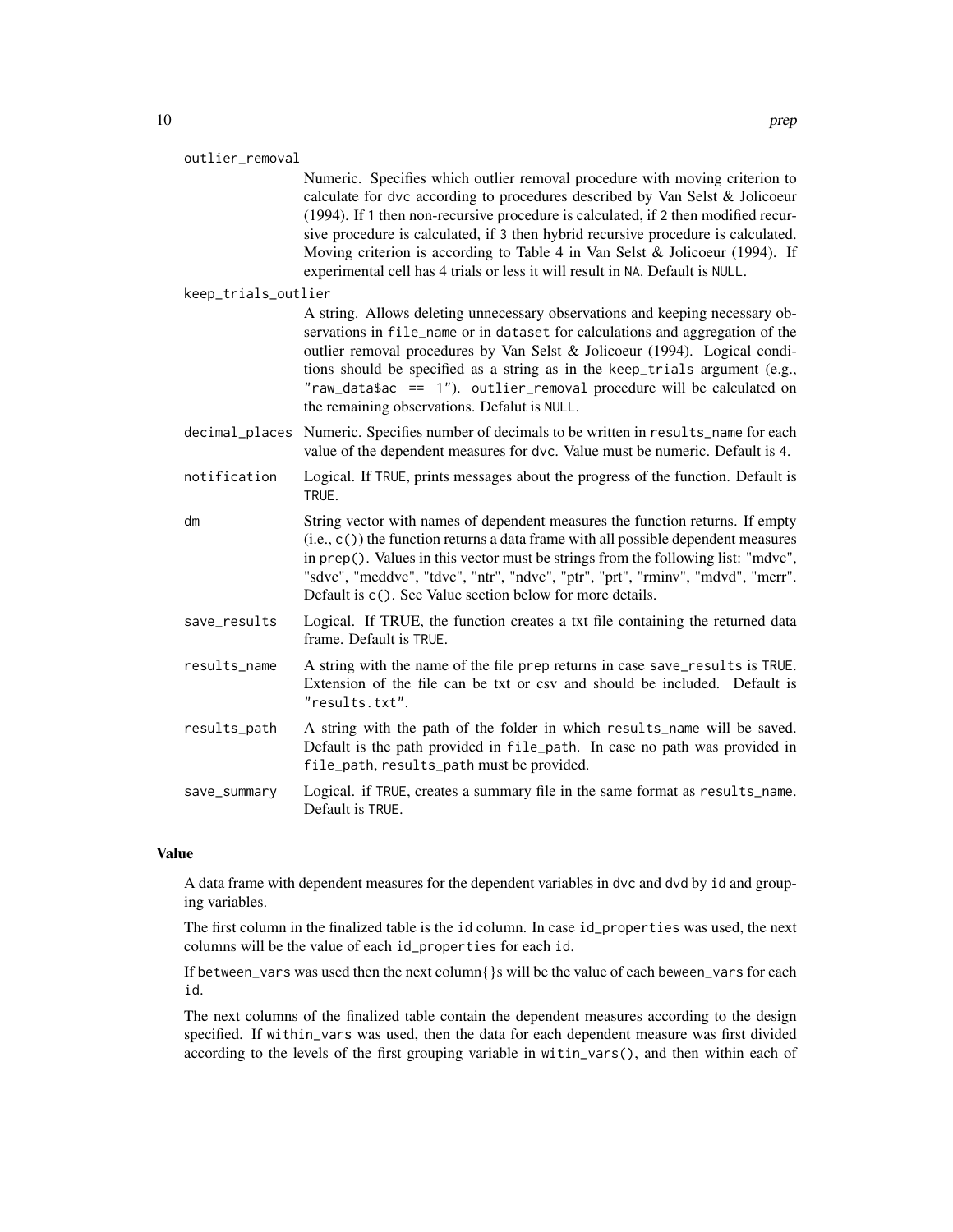prep the contract of the contract of the contract of the contract of the contract of the contract of the contract of the contract of the contract of the contract of the contract of the contract of the contract of the contr

those levels prep() divided the data according to the next variable in within\_vars() and so forth. The dependent measures in the finalized table are:

mdvc: mean dvc.

sdvc: SD for dvc.

meddvc: median dvc.

tdvc: mean dvc after rejecting observations above standard deviation criteria specified in sd\_criterion.

ntr: number of observations rejected for each standard deviation criterion specified in sd\_criterion.

ndvc: number of observations before rejection.

ptr: proportion of observations rejected for each standard deviation criterion specified in sd\_criterion. rminv: harmonic mean of dvc.

prt: dvc according to each of the percentiles specified in percentiles.

mdvd: mean dvd.

merr: mean error.

nrmc: mean dvc according to non-recursive procedure with moving criterion.

nnrmc: number of observations rejected for dvc according to non-recursive procedure with moving criterion.

pnrmc: percent of observations rejected for dvc according to non-recursive procedure with moving criterion.

tnrmc: total number of observations upon which the non-recursive procedure with moving criterion was applied.

mrmc: mean dvc according to modified-recursive procedure with moving criterion.

nmrmc: number of observations rejected for dvc according to modified-recursive procedure with moving criterion.

pmrmc: percent of observations rejected for dvc according to modified-recursive procedure with moving criterion.

tmrmc: total number of observations upon which the modified-recursive procedure with moving criterion was applied.

hrmc: mean dvc according to hybrid-recursive procedure with moving criterion.

nhrmc: number of observations rejected for dvc according to hybrid-recursive procedure with moving criterion.

thrmc: total number of observations upon which the hybrid-recursive procedure with moving criterion was applied.

#### References

Grange, J.A. (2015). trimr: An implementation of common response time trimming methods. R Package Version 1.0.1. <https://CRAN.R-project.org/package=trimr>

Van Selst, M., & Jolicoeur, P. (1994). A solution to the effect of sample size on outlier elimination. *The quarterly journal of experimental psychology, 47*(3), 631-650.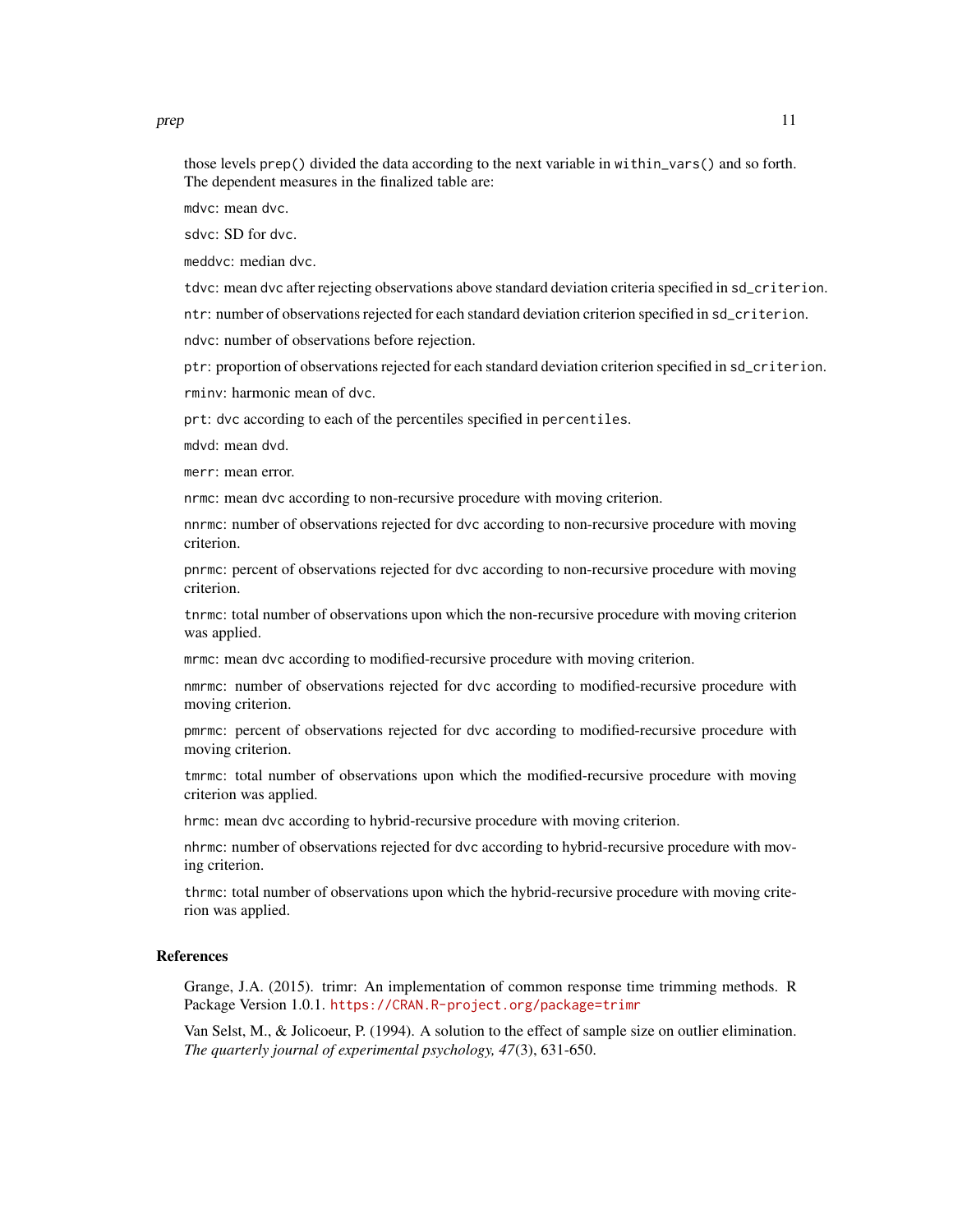### Examples

```
data(stroopdata)
finalized_stroopdata <- prep(
          dataset = stroopdata
           , file_name = NULL
           , file_path = NULL
           , id = "subject"
           , within_vars = c("block", "target_type")
           , between_vars = c("order")
           , dvc = "rt", dvd = "ac", keep_trials = NULL
           , drop_vars = c()
          , keep_trials_dvc = "raw_data$rt > 100 & raw_data$rt < 3000 & raw_data$ac == 1"
           , keep_trials_dvd = "raw_data$rt > 100 & raw_data$rt < 3000"
           , id_properties = c()
           , sd_criterion = c(1, 1.5, 2), percentiles = c(0.05, 0.25, 0.75, 0.95)
           , outlier_removal = 2
           , keep_trials_outlier = "raw_data$ac == 1"
           , decimal_places = 0
           , notification = TRUE
           , dm = c(), save_results = FALSE
           , results_name = "results.txt"
           , results_path = NULL
           , save_summary = FALSE
        )
```
read\_data *Reads a File in a txt or csv Format that Contains a Table and Creates a Data Frame from it*

#### Description

Reads a File in a txt or csv Format that Contains a Table and Creates a Data Frame from it

#### Usage

```
read_data(file_name, file_path = NULL, notification = TRUE)
```
#### Arguments

| file name    | A string with the name of the file to be read into R. The string should include<br>the file extension. |
|--------------|--------------------------------------------------------------------------------------------------------|
| file_path    | A string with the path to the folder in which the file to read is located. Default<br>is NULL.         |
| notification | Logical. If TRUE, prints messages about the progress of the function. Default is<br>TRUE.              |

<span id="page-11-0"></span>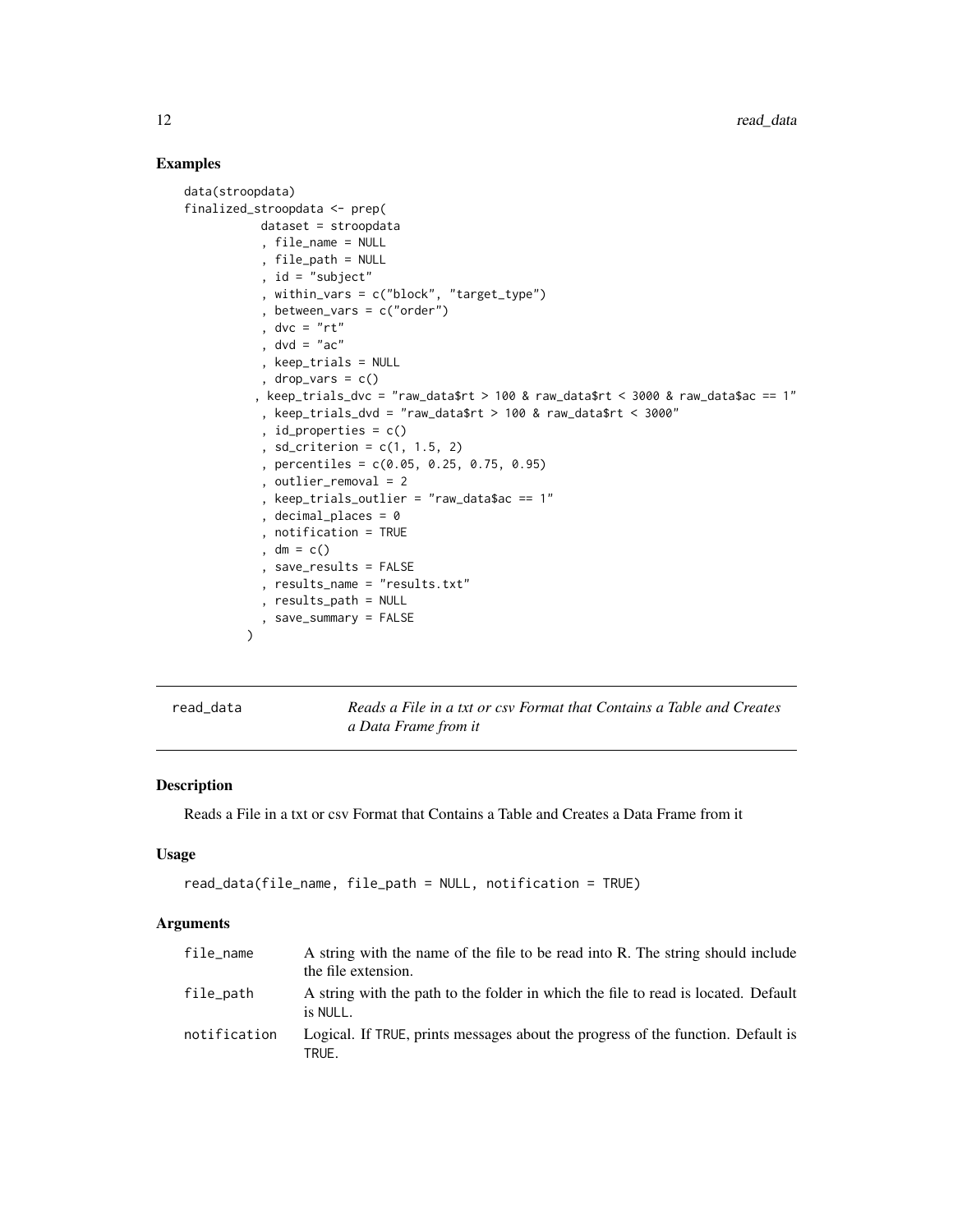#### <span id="page-12-0"></span>stroopdata 13

#### Value

A data frame of the table specified in file\_name.

| stroopdata | Reaction-times and accuracy for color naming in a Stroop task (e.g., |
|------------|----------------------------------------------------------------------|
|            | <i>Stroop</i> , 1935).                                               |

#### Description

A dataset containing reaction-times, accuracy, and other attributes of 5400 experimental trials.

#### Usage

data(stroopdata)

#### Format

A data frame with 5401 rows and 10 columns:

- subject Case identifier, in numerals
- block Percent of congruent target\_type trials in a block. 1 means 80 percent congruent, 2 means 20 percent congruent
- age Age of subject, in integers
- gender Gender of subject, in integers. 1 means male, 2 means female
- order Order of blocks, in integers. 1 means subject did 80 percent congruent block first and 20 percent congruent block second. 2 means subject did 20 percent congruent block first and 80 percent congruent block second.
- font size Font size of the stimulus, in integers
- trial\_num Trial number, in integers
- target\_type Type of stimulus for a given trial. 1 means congruent stimulus, 2 means incongruent stimulus
- rt Reaction time, in milliseconds
- ac Accuracy, 1 means correct, 0 means incorrect

#### References

Stroop, J. R. (1935). Studies of interference in serial verbal reactions. *Journal of experimental psychology, 18*(6), 643.

#### Examples

```
data(stroopdata)
head(stroopdata)
```